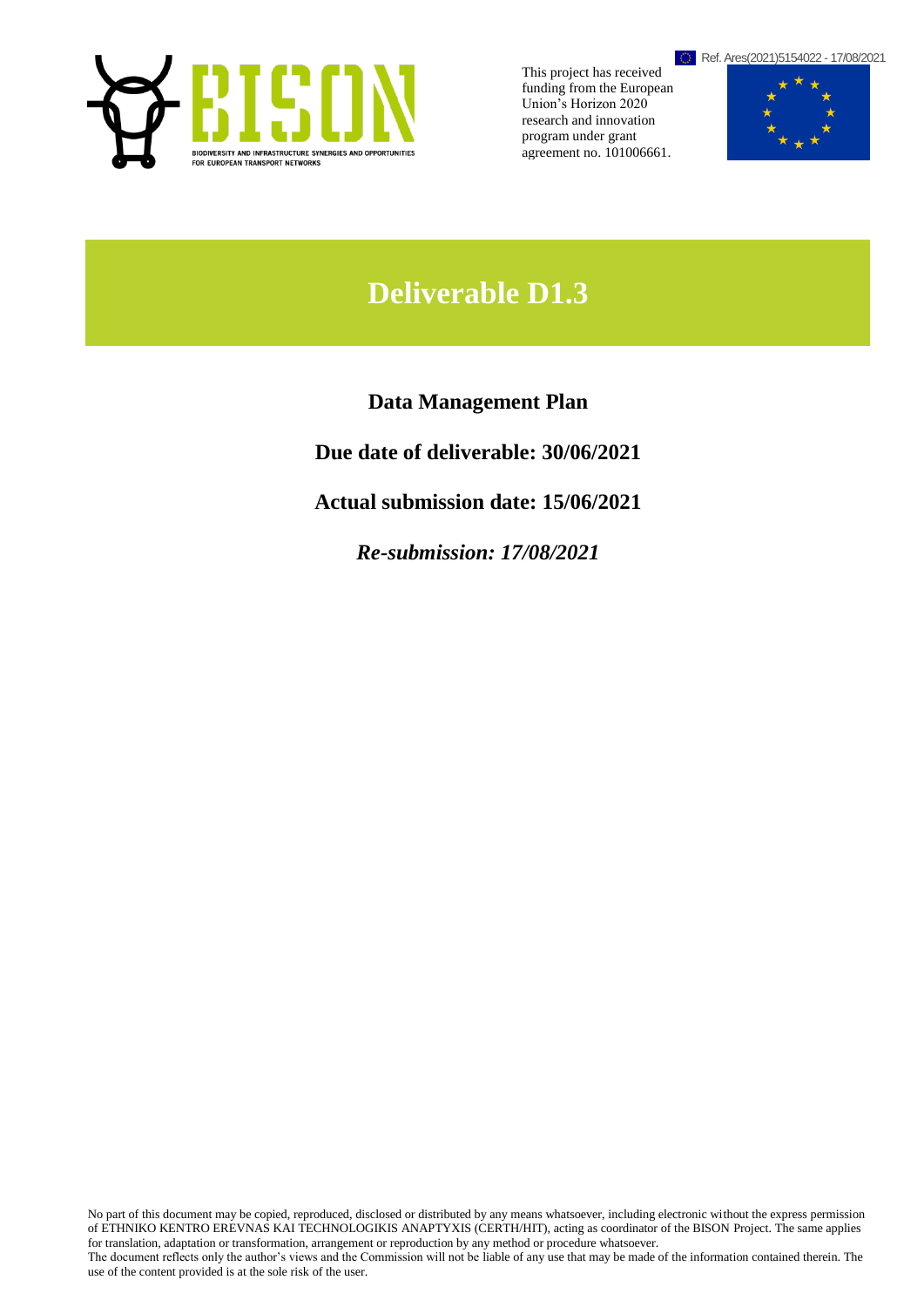

| <b>Project details</b>     |                                                                                               |  |  |
|----------------------------|-----------------------------------------------------------------------------------------------|--|--|
| <b>Project acronym</b>     | <b>BISON</b>                                                                                  |  |  |
| <b>Project full title</b>  | Biodiversity and Infrastructure Synergies and Opportunities for<br>European Transport Network |  |  |
| <b>Grant Agreement no.</b> | 101006661                                                                                     |  |  |
| <b>Call ID and Topic</b>   | H2020-MG-2020 / MG-2-10-2020                                                                  |  |  |
| <b>Project Timeframe</b>   | $01/01/2021 - 30/06/2023$                                                                     |  |  |
| <b>Duration</b>            | 30 Months                                                                                     |  |  |
| <b>Coordinator</b>         | ETHNIKO KENTRO EREVNAS KAI TECHNOLOGIKIS ANAPTYXIS<br>(CERTH/HIT)                             |  |  |

| <b>Document details</b>                                |                                                  |  |
|--------------------------------------------------------|--------------------------------------------------|--|
| <b>Title</b>                                           | Data Management Plan                             |  |
| <b>Work Package</b>                                    | WP <sub>1</sub>                                  |  |
| Date of the document<br>17/08/2021                     |                                                  |  |
| Version of the<br>Version 2<br>document                |                                                  |  |
| <b>Responsible Partner</b><br>Adewole Adesiyun (FEHRL) |                                                  |  |
| <b>Contributing Partners</b>                           | ٠                                                |  |
| <b>Reviewing Partners</b>                              | Matina Loukea (CERTH)<br>Charlotte Navarro (FRB) |  |
| <b>Status of the document</b>                          | Final                                            |  |
| <b>Dissemination level</b>                             | Public                                           |  |

| <b>Document history</b> |            |                                                             |  |
|-------------------------|------------|-------------------------------------------------------------|--|
| <b>Revision</b>         | Date       | <b>Description</b>                                          |  |
| 01                      | 03/06/2021 | <b>First Draft:</b><br>Adewole Adesiyun (FEHRL)             |  |
| 02                      | 09/06/2021 | Review:<br>Matina Loukea (CERTH)<br>Charlotte Navarro (FRB) |  |
|                         | 15/06/2021 | Final version:<br>Adewole Adesiyun (FEHRL)                  |  |
|                         | 17/08/2021 | Revision for re-submission (FEHRL)                          |  |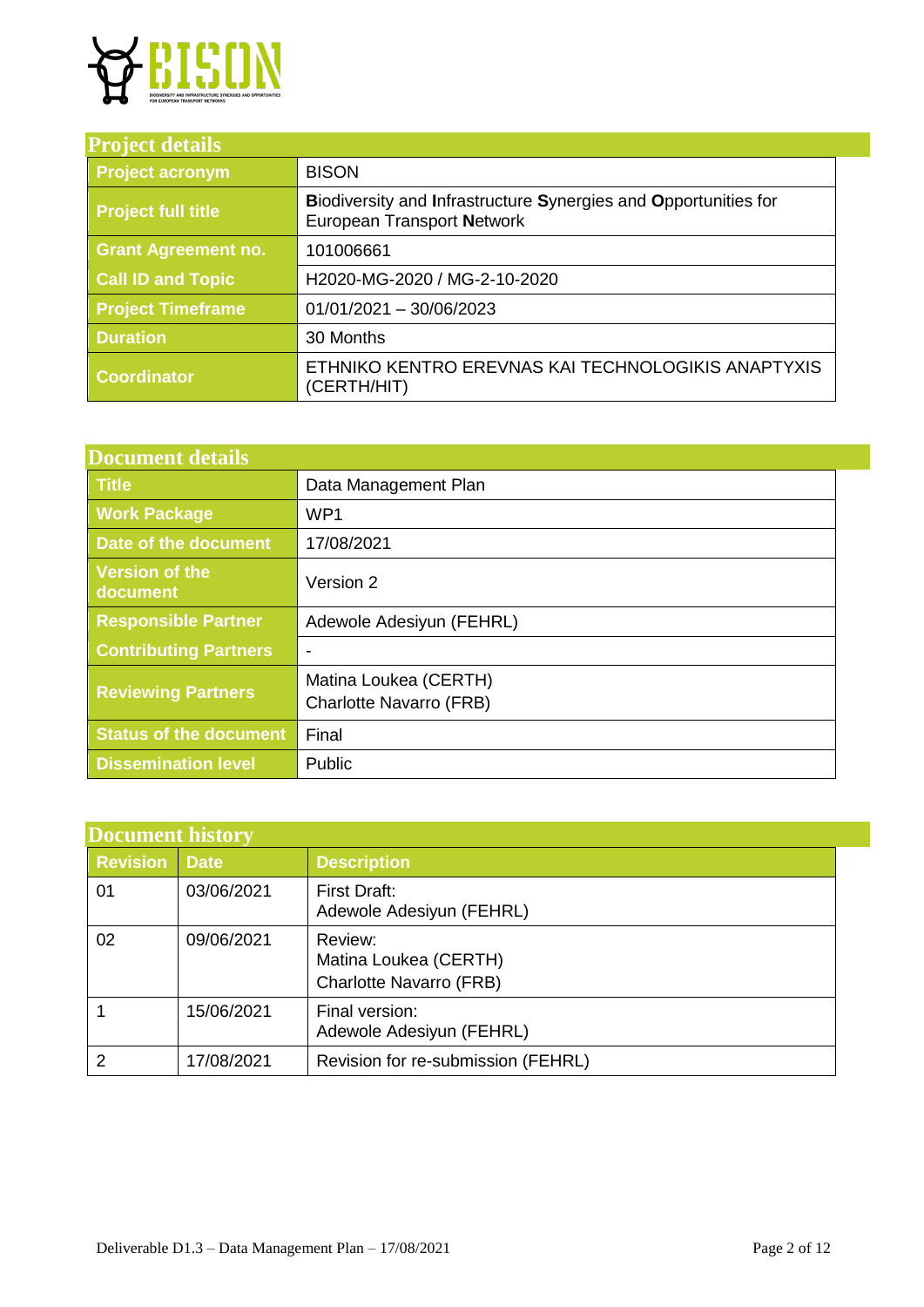

# <span id="page-2-0"></span>**EXECUTIVE SUMMARY**

The BISON project is led by a consortium of 39 European members and associated countries. It aims to tackle the integration of biodiversity with the development of infrastructure, including roads, railways, waterways, airports, ports, or energy transport networks.

The BISON project will meet the above aim through the following objectives:

- Identify future research and innovation needs for a better integration of biodiversity with infrastructure.
- Identify the construction, maintenance and inspection methods and materials which are longlasting and resilient and can be used by different transport modes to mitigate pressure on biodiversity.
- Support European Member States to fulfil their international commitments by engaging all stakeholders into biodiversity mainstreaming for infrastructure planning and development.
- Strengthen European Member States' leadership in sustainability, by showing the way to other countries, including developing countries.

The Data Management Plan (DMP) of the BISON project is produced in the context of WP1 – Project Management Plan. WP1 is devoted to administrative and technical coordination of the project, to ensure the timely completion of planned project outcomes and the smooth and effective interaction between partners. Other issues covered in this WP include project administration, financial follow-up, as well as communication inside and outside the Consortium. Other management-related issues, such as quality management will also be addressed. The DMP will detail the data that will be collected and generated, how data need to be handled, classified, and stored to comply with data protection regulations and good practice, and which data can be shared or need to be protected/restricted. The BISON Data Management Plan is a living document and as such will follow and reflect the evolution in the form of dataset updates and/or respective changes in the Consortium policies.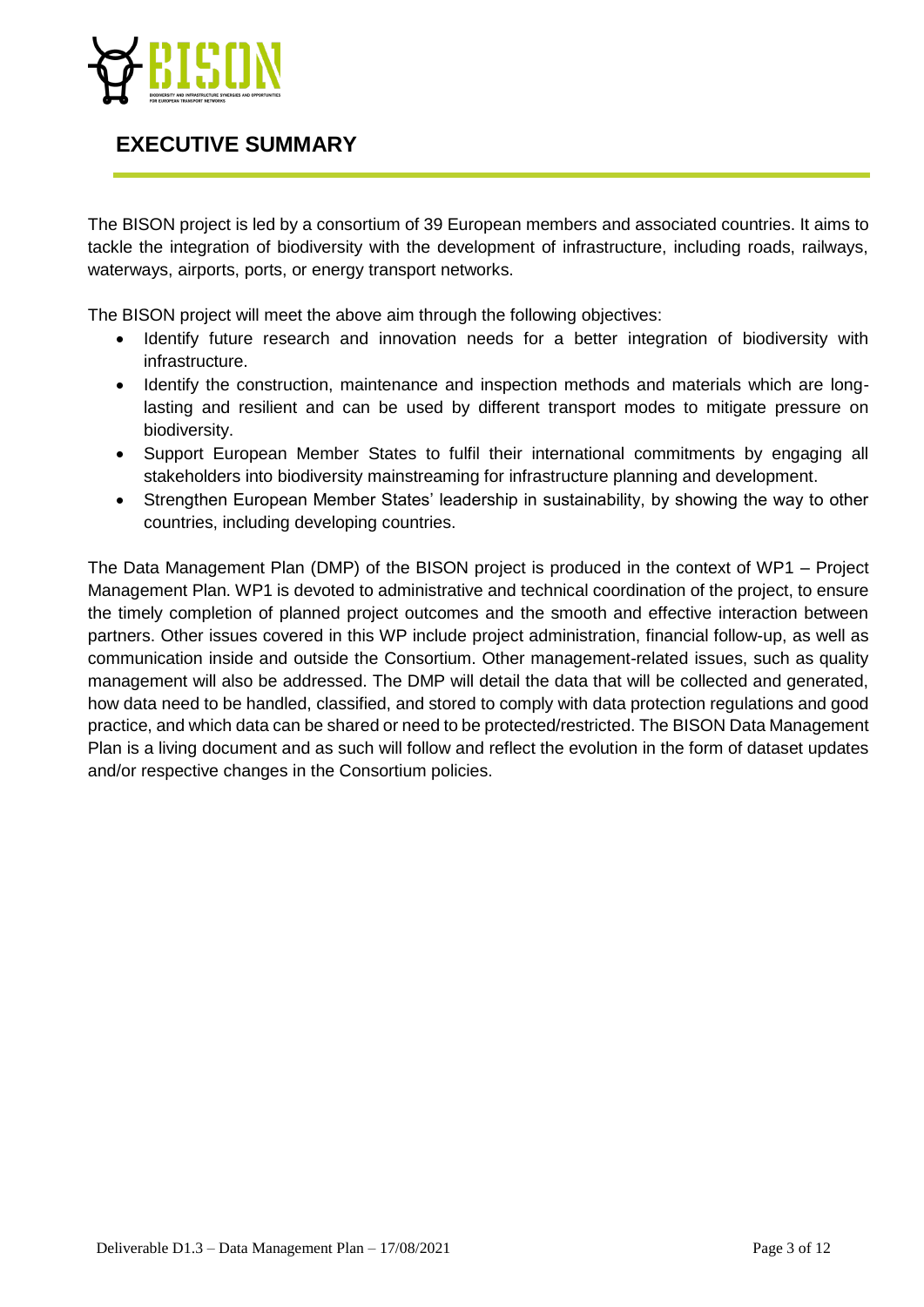

# <span id="page-3-0"></span>**ABBREVIATIONS**

| Abbreviation  | <b>Meaning</b>                                  |
|---------------|-------------------------------------------------|
| <b>DMP</b>    | Data Management Plan                            |
| <b>DPO</b>    | Data Protection Officer                         |
| EU            | European Union                                  |
| <b>EU SGI</b> | European Union Strategy on Green Infrastructure |
| <b>NGO</b>    | Non-Governmental Organisation                   |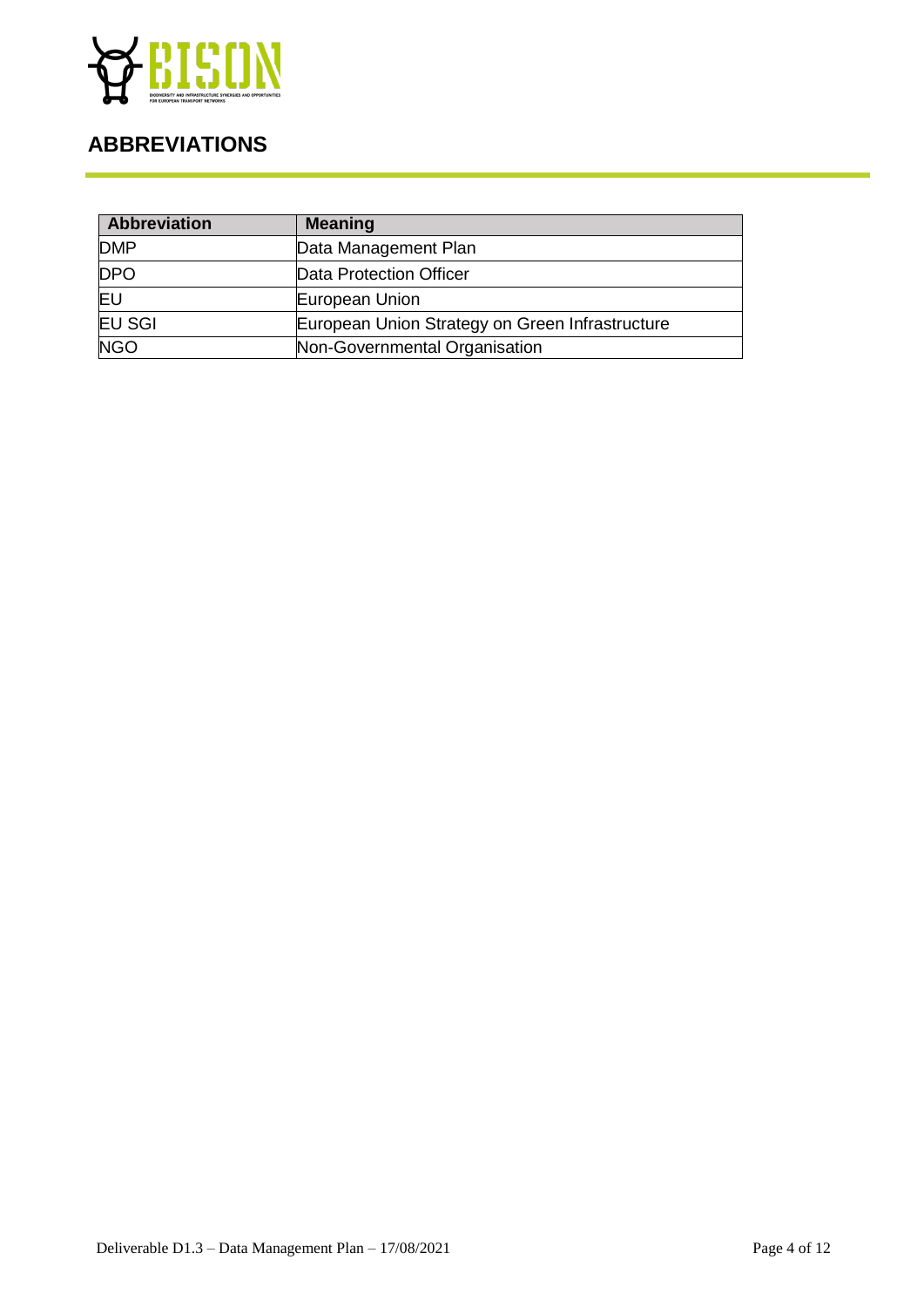

# <span id="page-4-0"></span>**TABLE OF CONTENTS**

| 1. |       |  |
|----|-------|--|
| 2. |       |  |
|    | 2.1.  |  |
|    | 2.1.1 |  |
|    | 2.1.2 |  |
|    | 2.1.3 |  |
| 3. |       |  |
|    | 3.1.  |  |
|    | 3.2.  |  |
|    | 3.3.  |  |
|    | 3.4.  |  |
| 4. |       |  |
| 5. |       |  |
| 6. |       |  |

# <span id="page-4-1"></span>**LIST OF TABLES**

| Table 1. Milestones and deliverables in relation to data gathering or generation, and their |  |
|---------------------------------------------------------------------------------------------|--|
|                                                                                             |  |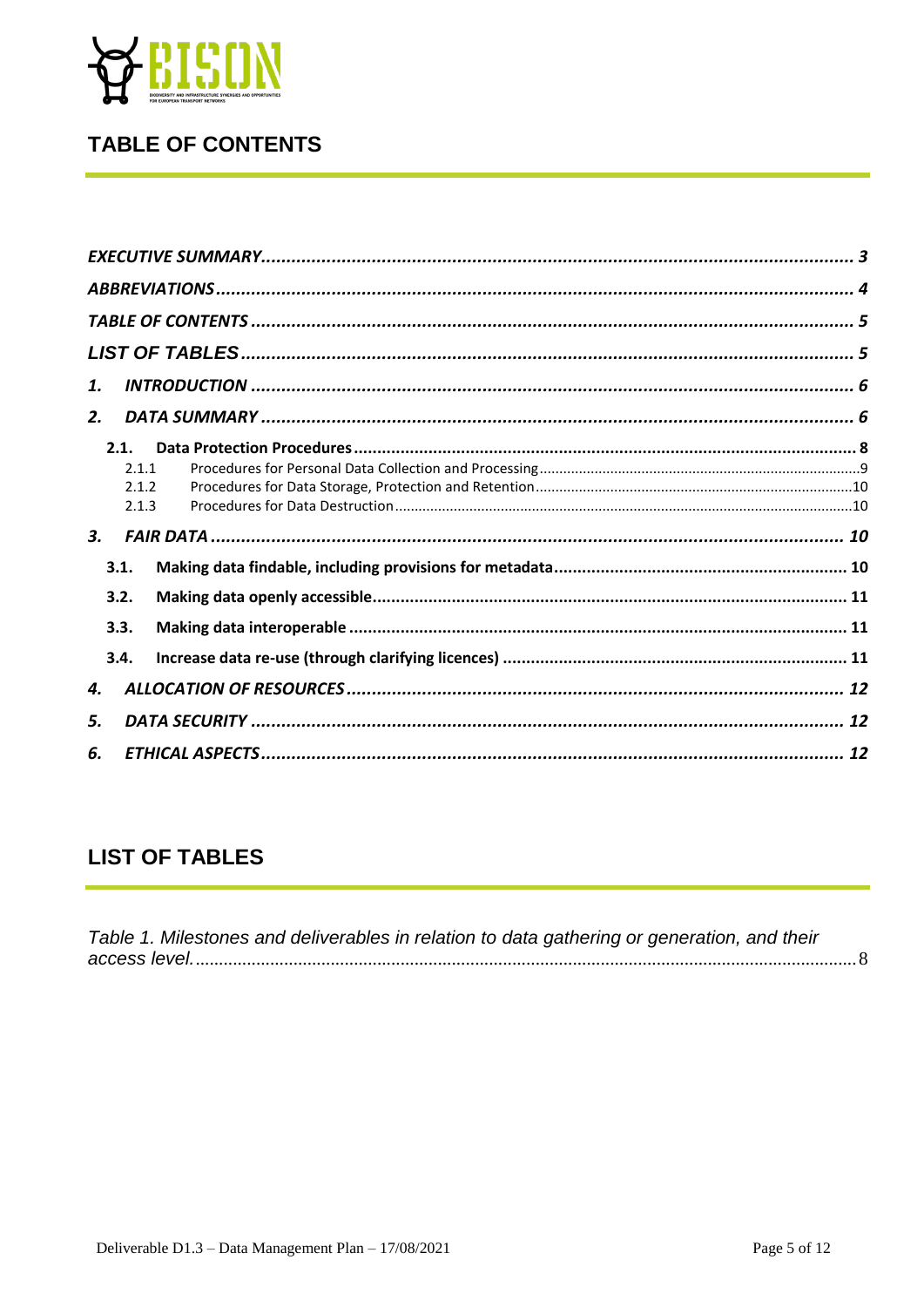

# <span id="page-5-0"></span>**1. INTRODUCTION**

This first version of the Data Management Plan (DMP) contains an initial outline of the types of data the project will collect. It also includes the initial procedures for making the data open and accessible to any interested parties outside the consortium. The DMP is a living document and will be updated in the context of the periodic evaluation/assessment of the project. The timeline of the Data Management Plan for BISON is as follows:

- Month 6 (June 2021) D1.3 Data Management Plan.
- Month 18 (June 2022) D1.5 Data Management Plan 1st update.
- Month 30 (June 2023) D1.6 Data Management Plan 2nd update.

### <span id="page-5-1"></span>**2. DATA SUMMARY**

Biodiversity is essential for life and human well-being and its loss is recognised as one of the main global risks that we are currently facing. The increasing interest at the European and international level for mainstreaming biodiversity with transport infrastructure reflects the growing challenges to be faced with simultaneously the increasing demand for mobility and the need to halt biodiversity loss.

To achieve this goal and promote restoration of the ecosystems and its services to society the EU has launched two Strategies: the EU Strategy on Green Infrastructure and the EU Biodiversity Strategy for 2030 which is part of the European Green Deal. BISON identify opportunities and synergies to contribute towards achieving the goals of these Strategies by mainstreaming biodiversity on transportation infrastructure.

The EU Strategy on Green Infrastructure (COM/2013/0249) promotes the deployment of green infrastructure across Europe. This can also help enhance the health and wellbeing of EU citizens, provide jobs, and boost our economy.

The EU Biodiversity Strategy for 2030 (COM/2020/380) is a core part of the European Green Deal. It is a long-term plan to protect nature and reverse the degradation of ecosystems. This strategy aims to put Europe's biodiversity on a path to recovery by 2030 and contains specific actions and commitments that could be developed across transport infrastructure development and operation.

To address this challenge, the BISON project will contribute to put spur further solutions for policy, innovation and research that can simultaneously benefit mobility policy targets and biodiversity. The BISON project identifies opportunities and synergies to contribute towards achieving the goals of Horizon Europe, Connecting Europe Facility and the EU Biodiversity strategy for 2030 by mainstreaming biodiversity on transportation infrastructure.

In BISON, data will be collected primarily through the BISON online survey which was launched in April 2021. The survey is on the mainstreaming of biodiversity in national transport infrastructure development for all transport modes. It aims to identify the level of maturity, gaps, and needs of European Member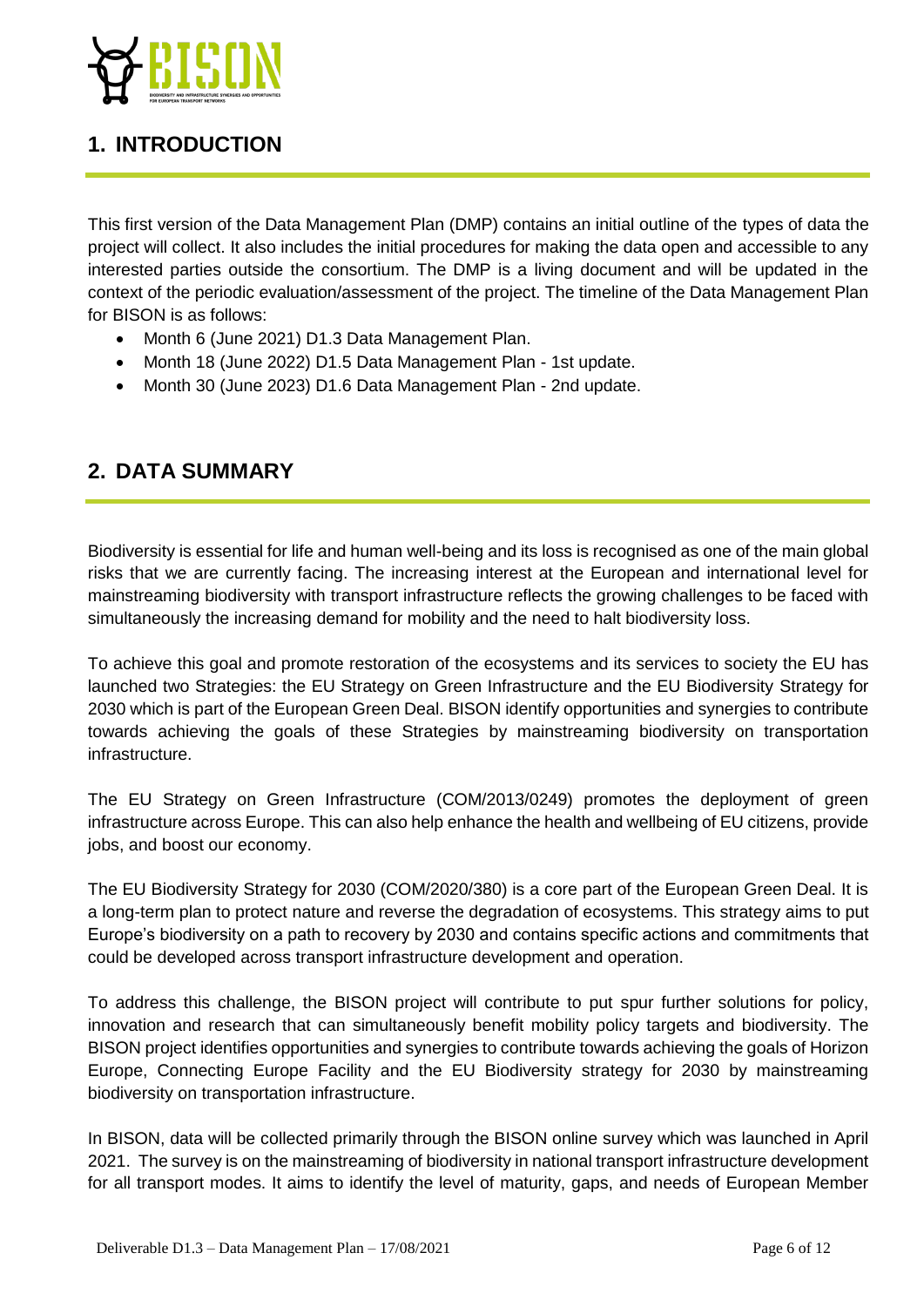

States, at policy, legislative and implementation levels. The survey was circulated to a wide range of stakeholders, including:

- Decision makers (e.g. National Transport Infrastructure and Environmental Agencies).
- Practitioners (e.g. private and public companies in the transport sector and environmental sector).
- The scientific community and European Technology Platforms.
- Associations and Civil societies (National and International NGOs active in the fields of transport and environment)

The topics addressed in the survey include:

- Policy, legislation and regulations at EU Members States concerning transport infrastructure and biodiversity.
- Gaps and Barriers to mainstream biodiversity on transport infrastructure development at national and local levels.
- National transport infrastructure and European Union planning strategy.
- Transport Infrastructure and Green Infrastructure.
- Expectations and proposals for more biodiversity-friendly transports.
- Description of transport infrastructure projects and management stages.
- Ecological connectivity and defragmentation planning and measures.
- Digitalization of transport infrastructure.
- Transport Infrastructure prospective: emerging trends.

The survey is divided into two parts: the strategic part and the technical part.

The datasets collected from the strategic part (multiple choice questions, yes/no questions, open questions) provide information about the level of maturity of EU Member States at policy, legislative and implementation levels regarding the mainstreaming of biodiversity and green infrastructure in the development of national transport infrastructure for all modes of transport.

Examples of questions are:

- What kind of policy tools do you plan to base the integration of biodiversity and Green Infrastructure in your National Transport Policy and Strategies?
- In case biodiversity and Green Infrastructure have been successfully integrated in your National/Regional Transport Master Plan(s) and/or relevant documents, please provide some information regarding some main features (to be described as a Good Practice).

The datasets collected from the technical part (multiple choice questions, yes/no questions, open questions) provide information about good practices/tools and innovations in project management and "Avoid-Mitigate-Compensate" integration from early study stages to the construction and management stages.

Examples of questions are:

- Please, provide examples of the most important invasive species that relate to or affect infrastructure in your country - and what is anticipated for the near future (until 2050)? Examples may touch economic and biological effects; costs and impacts on society.
- Can you designate or hand over a best practice or lighthouses example (for your country) for a best solution for the integration of a biodiversity approach or a representative multispecies approach in "SEA", "EIA" and/or "impact mitigation and regulation"?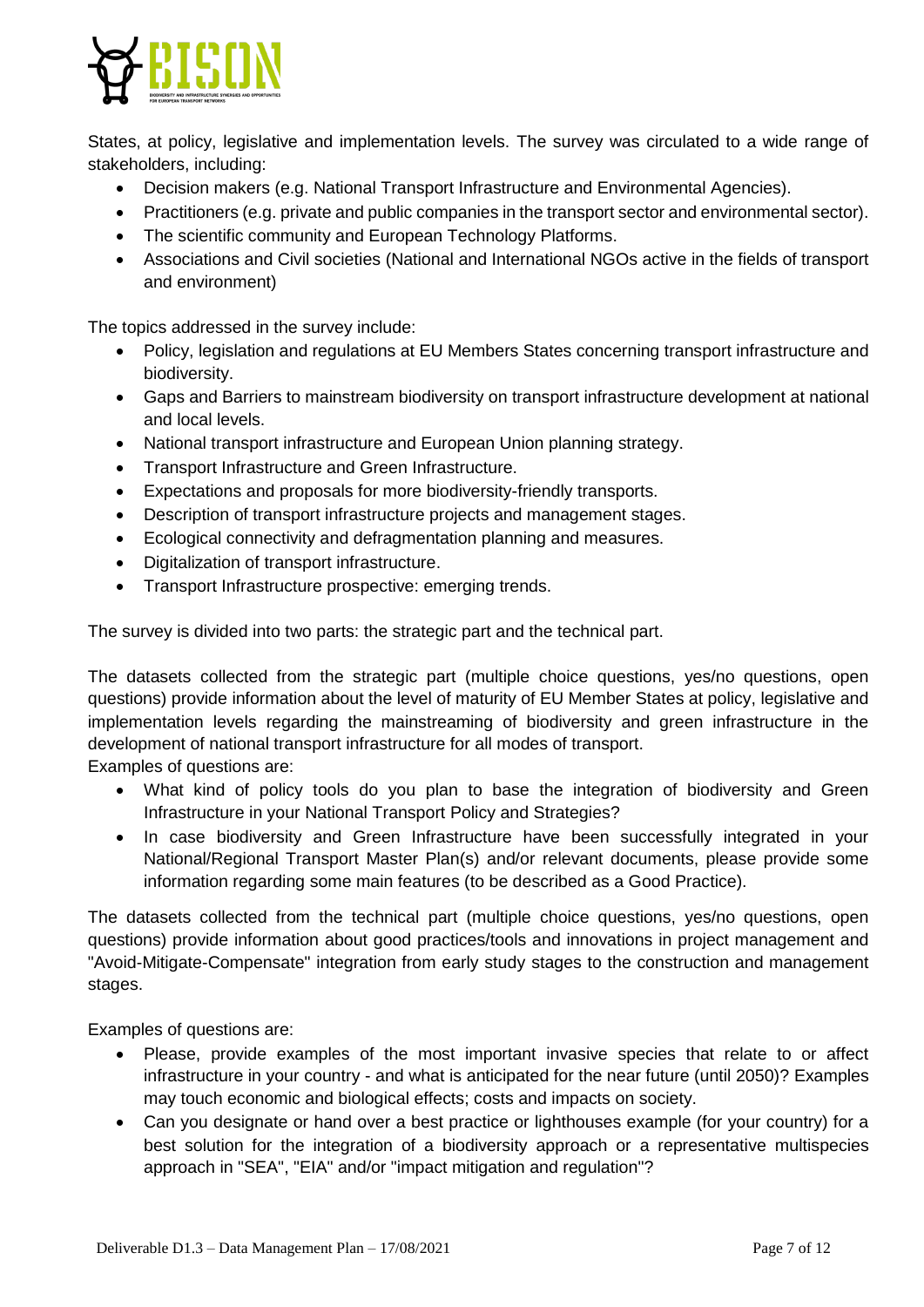

The milestones and deliverables that cover the gathering or generation of relevant data affecting the results of the BISON project are presented in Table 1. The level of access is also indicated for each milestone/deliverable. The table will be updated at regular intervals.

| <b>WP</b>        | ravic 1. Milicolutics and deliverables in relation to data gathering or generation, and their access level.<br>Milestone (MS)/ Deliverable (D)                                 | <b>Due</b>         | <b>Data Type</b>                                                            | <b>Responsible</b> | Data access                                                                           |
|------------------|--------------------------------------------------------------------------------------------------------------------------------------------------------------------------------|--------------------|-----------------------------------------------------------------------------|--------------------|---------------------------------------------------------------------------------------|
|                  |                                                                                                                                                                                |                    |                                                                             | <b>Partners</b>    | level                                                                                 |
| MS7              | Tables files including<br>the answers to the<br>questionnaires                                                                                                                 | 31 May 2021        | Aggregated<br>survey results<br>compiled in .txt<br>.xls .xlsx .csv<br>.pdf | <b>CEREMA</b>      | Results will be<br>used in<br>preparing<br>deliverables<br>mentioned in<br>this table |
| D3.1             | Report on principles and criteria<br>to select good practice                                                                                                                   | 31 January<br>2022 | Report in .pdf                                                              | <b>CEREMA</b>      | Deliverable<br>D <sub>3.1</sub> is available<br>for public                            |
| D3.2             | Report on identification of Gaps<br>and Barriers to expand<br>replicability and application of<br>good practice to mainstream<br>biodiversity and transport                    | 30 April 2022      | Report in .pdf                                                              | <b>CEREMA</b>      | Deliverable<br>D3.2 is available<br>for public                                        |
| D <sub>3.4</sub> | Report on future trends<br>and<br>emerging topics                                                                                                                              | 31 May 2022        | Report in .pdf                                                              | SLU                | Deliverable<br>D3.4 is available<br>for public                                        |
| D4.1             | Research and innovation needs<br>expressed by stakeholder                                                                                                                      | 31 July 2021       | Report in .pdf                                                              | <b>UGE</b>         | Deliverable<br>D4.1 is available<br>for public                                        |
| D <sub>5.1</sub> | Status of national policy,<br>legislation and implementation<br>tools and recommendations for<br>the integration of the EU SGI into<br>transport infrastructure<br>development | 31 March<br>2022   | Report in .pdf                                                              | <b>CERTH</b>       | <b>Deliverable</b><br>D5.1 is available<br>for public                                 |
| D <sub>5.3</sub> | Development and use of the<br>European Defragmentation Map                                                                                                                     | 31 Dec 2022        | Report in .pdf                                                              | <b>BFN</b>         | <b>Deliverable</b><br>D5.3 is available<br>for public                                 |

<span id="page-7-1"></span>*Table 1. Milestones and deliverables in relation to data gathering or generation, and their access level.*

The data and information gathered through this process and the reports that will be generated, will be useful for all relevant stakeholders, especially for decision makers, practitioners, the scientific community.

However, the project is not going to use only these data. Interviews, additional surveys, workshops, etc. are planned later during the project. The Data Management Plan will be updated with this info.

### <span id="page-7-0"></span>**2.1. Data Protection Procedures**

In the following sub-sections, the principles and procedures that will be applied in the BISON project, necessary for the collection, processing, storage, protection, retention and destruction of the personal data and opinion are presented, in accordance to the information included in D6.1 of BISON project.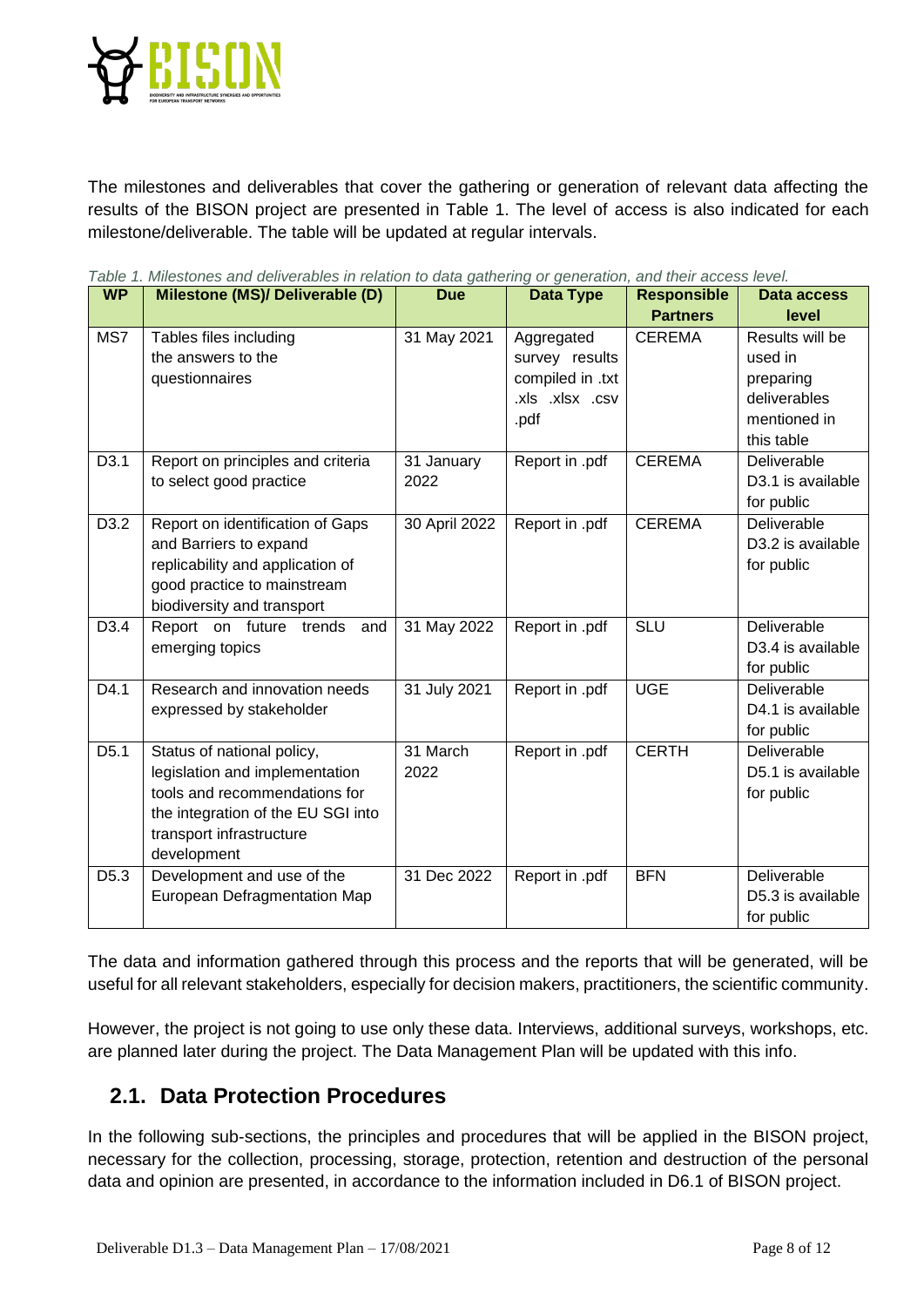

#### **2.1.1 Procedures for Personal Data Collection and Processing**

<span id="page-8-0"></span>For the collection and processing of personal data during any stakeholder consultation and/or case studies realisation that will take place throughout the BISON project, the following procedures should be followed:

- Collection of personal data from potential stakeholders will be based on a voluntary basis.
- Invitations to the potential stakeholders to participate in each of the project's consultation processes will be given by individual Consortium partners, linked third parties and/or the Advisory Group (AG) members through their own network of contacts; therefore no contact data will be shared without consent.
- Through a multi-stakeholder platform the stakeholders participation and consultation activities for the realisation of the technical work of BISON project will be coordinated and potential stakeholders will be able to subscribe and provide limited amount of personal data (e.g., name, name of organisation, role in the organisation, sector of the organisation's activities, country and email address). An Informed Consent Form explaining the use of the personal data will be available as part of the registration form and its approval will be necessary for completing the subscription.
- Any time after subscription, stakeholders reserve the right to terminate their communication and cooperation with the BISON consortium and unsubscribe from the platform and the network upon request. Moreover, they also reserve the right to access and modify their data.
- Information about the objectives of the project and details about the consultation processes will be provided in advance to all external stakeholders who are interested in contributing to them. In addition, they will receive:
	- $\circ$  a simple description of the project in both written and oral form;
	- o the project goals;
	- o the planned project progress;
	- o the relevant consultation procedures;
	- o advice on unrestricted disclaimer rights on their agreement;
	- $\circ$  information about any face and voice data recordings and the exact reference to the consent form (if applicable).
	- o In this document the privacy statements for handling the collection, processing, storage and protection of personal data will be explained.
- When participating in any consultation process, the stakeholders can indicate whether their personal data (e.g., name, surname, name of organisation) may be published in project's reports or on project's communication materials.
- Personal contact data (e.g., email) will be kept internally within the BISON consortium and will not be published or accessible to external organisations and/or individuals;
- No secondary use of personal data will be performed;
- Personal data collected in EU will not be transferred to entities in non-EU countries;
- Stakeholders will be approached based on their professional capacity and may be contacted for consultation only;
- No scientific research, analysis or processing will be performed on the personal data collected;
- For the execution of the case studies, non-disclosure agreements will be drafted and bilaterally signed by the BISON project coordinator and any involved external entity. These entities shall be able to propose amendments to the common non-disclosure agreement to also allow incorporating their own corporate interests where relevant. The detailed results of the case studies and any sensitive information resulting from them will not be disclosed.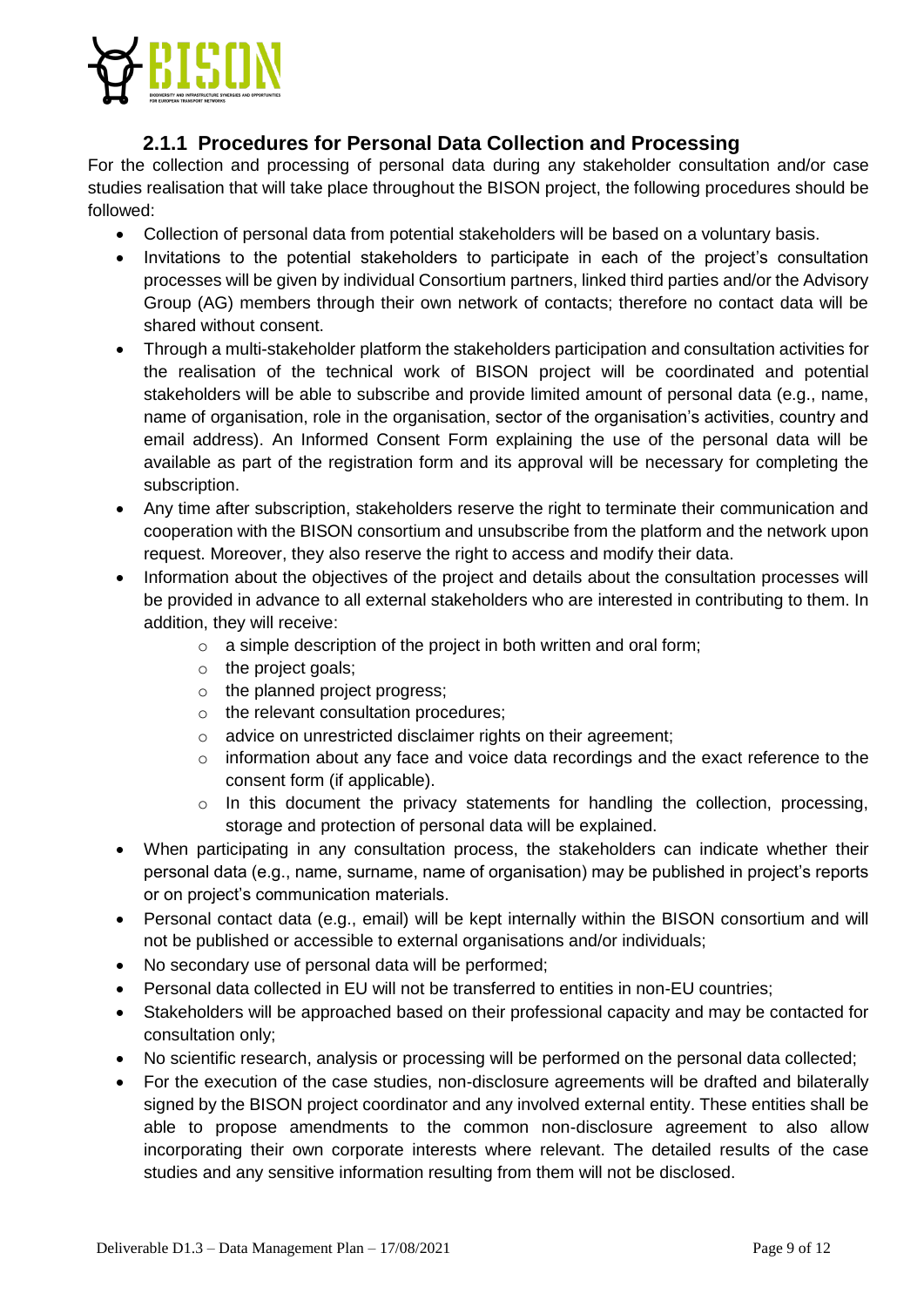

- For dissemination reasons, name and organisation of the BISON Advisory Group members may be published in project reports, communication materials and website. No contact data of the AG members will be shared without their consent.
- The BISON project partners as well as the AG members maintain an appropriate standard of confidentiality.

#### **2.1.2 Procedures for Data Storage, Protection and Retention**

<span id="page-9-0"></span>Any personal data and technical feedback/input collected in the context of the BISON project will be stored electronically (e.g. in form of word or excel files) on the project's shared extranet, which will be password protected and accessible by the project's consortium and linked third parties only. These data will not be shared and cannot be accessed and copied by any external party.

#### **2.1.3 Procedures for Data Destruction**

<span id="page-9-1"></span>Any collected personal data will be deleted from the project's data storage five years after the end of the project. Upon the request of stakeholders, their personal data will be deleted from the project repositories.

FEHRL has appointed a Data Protection Officer (DPO). In line with GDPR, individual beneficiaries are responsible for their own data processing, so the respective beneficiaries are to involve their own DPOs, who will ensure the implementation and compliance of the procedures and protocols in line with internal processes and national regulations.

The data controllers for the survey are CEREMA, FRB and UIC. The data processors for the survey are CEREMA, MINUARIA, UGE and CERTH.

The data protection procedures will be updated in subsequent versions of the BISON Data Management Plan, in accordance also to the identification and description of the different data types that will be collected during the BISON project (in D1.5).

# <span id="page-9-2"></span>**3. FAIR DATA**

### <span id="page-9-3"></span>**3.1. Making data findable, including provisions for metadata**

The data produced will be easily findable as they will be mostly within the deliverables to be published during the project, which will be available on the public website of the project, [https://bison-transport.eu/.](https://bison-transport.eu/)

Selected data will also be published in publications that are to be generated along the course of the project. Keywords will be defined for each publication and deliverable that would be available on the website. Academic papers that will result from the project will, by default, be equipped with a DOI – this will be taken care of by publishers. This section will be updated when more results and data have been generated.

The following questions will be further answered in the data identification process: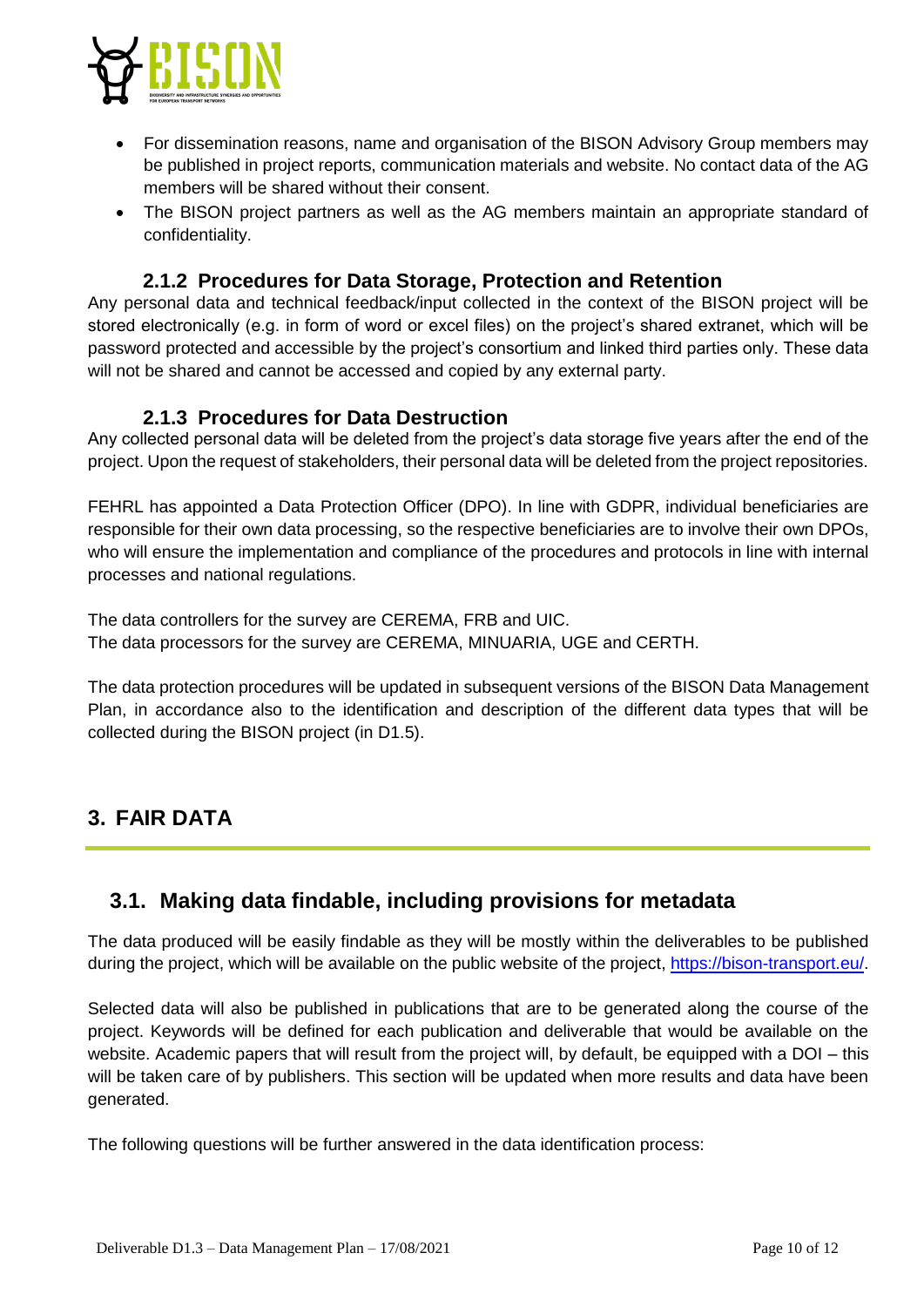

- Are the data produced and/or used in the project discoverable with metadata, identifiable and locatable by means of a standard identification mechanism (e.g. persistent and unique identifiers such as Digital Object Identifiers)?
- What naming conventions are being followed?
- What metadata will be created? In case metadata standards do not exist in your discipline, please outline what type of metadata will be created and how.

# <span id="page-10-0"></span>**3.2. Making data openly accessible**

As stated in section 3.1, most data will be embedded in the deliverables which will be publicly available on the BISON project website.

In order to maximise the impact of the BISON, the project will facilitate sharing of results and deliverables within and beyond the consortium. Selected data and results will be shared with the scientific community and other stakeholders through publications in journals and presentations at conferences, as well as through open access data repositories.

As the project progresses and data is identified and collected, further information on making data openly accessible will be outlined in subsequent versions of the DMP.

# <span id="page-10-1"></span>**3.3. Making data interoperable**

As the project progresses and data is identified and collected, further information on making data interoperable will be outlined in subsequent versions of the DMP. In specific, information on data and metadata vocabularies, standards or methodology to follow to facilitate interoperability and whether the project uses standard vocabulary for all data types present to allow interdisciplinary interoperability.

# <span id="page-10-2"></span>**3.4. Increase data re-use (through clarifying licences)**

The initial date of release for the data identified above will follow the timeline/schedule (Gantt chart) of the deliverables as defined in the DoA (Table 1). The data quality assurance will be done before the publication of the relevant data-related deliverables.

The questions below with regards to the re-usage of data produced will be further addressed in detail in the data re-usage process as the project moves forward:

- How will the data be licensed to permit the widest re-use possible?
- When will the data be made available for re-use? If an embargo is sought to give time to publish or seek patents, specify why and how long this will apply, bearing in mind that research data should be made available as soon as possible.
- Are the data produced and/or used in the project useable by third parties, in particular after the end of the project? If the re-use of some data is restricted, explain why.
- How long is it intended that the data remains re-usable?
- Are data quality assurance processes described?